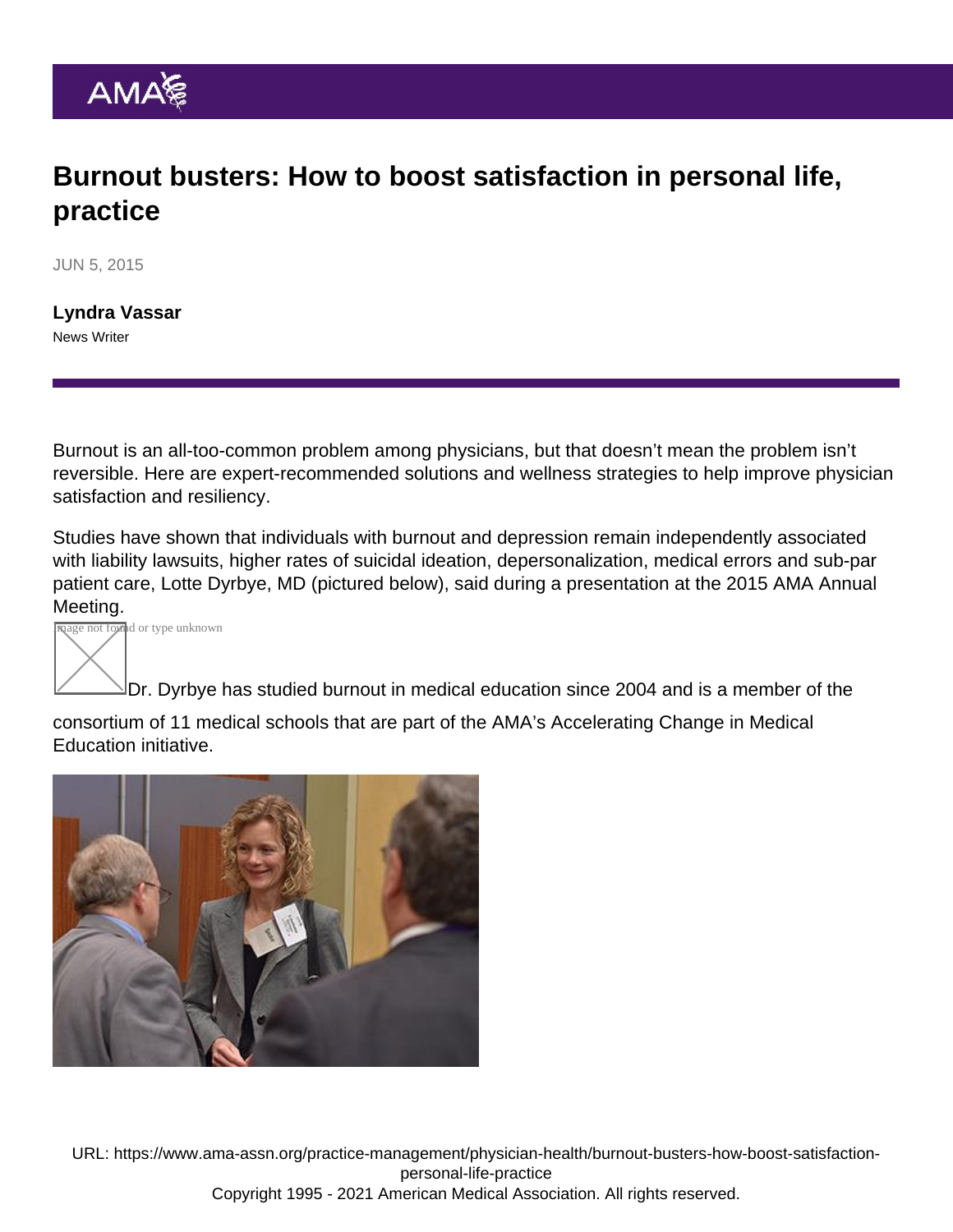Dr. Dyrbye urged physicians to understand the [key drivers for burnout](https://www.ama-assn.org/practice-management/physician-health/how-beat-burnout-7-signs-physicians-should-know) and then consider a "twobucket" approach for addressing the issue in practice.

This first bucket of burnout solutions revolves around individual coping strategies physicians can implement to improve self-care and build resiliency, she said.

But solutions in the first bucket have to be paired with ones from the second bucket in order to produce long-term results.

"If you only talk about individual strategies, when you get back to your practice, you're going to breed cynicism, and that can backfire. So [we have to] combine these personal strategies with discussions about the detrimental aspects of our work environments and wellness programs that will facilitate positive behaviors."

## Bucket No. 1: Taking personal responsibility for self-care, happiness

"Individuals who pursue hobbies and engage in things outside of medicine are not only less likely to develop burnout, but they are more likely to report higher quality of life, so it's important to schedule that time … for the things that really matter," Dr. Dyrbye said.

While balancing personal interests with the demands of practice can be difficult, she said even taking just one day a week to pursue a hobby can lower rates of depersonalization and keep physicians from the clenches of cynicism.

Ways to boost your personal well-being include:

- Set time each week to pursue a duty at your practice that you enjoy. "We all have that one thing we like to do at work, whether it involves patient care or something administrative," Dr. Dyrbye said. "Individuals who find meaning in their work develop a higher sense of satisfaction and are less likely to burn out."
- Actually take vacations. In previous research, Dr. Dyrbye said she was surprised to find that physicians left multiple days of vacation on their calendars in favor of prioritizing work over personal satisfaction—a practice that can kick burnout into overdrive.
- Maintain a healthy diet and exercise. Dr. Dyrbye noted that physicians who are compliant with the Centers for Disease Control and Prevention's aerobic guidelines are less likely to have burnout.
- Talk to your spouse. While [medical marriages](https://www.ama-assn.org/residents-students/health/why-doctors-marry-doctors-exploring-medical-marriages) have their benefits, managing the potential stress of two physician workloads can be challenging. However, communication can help minimize work-home conflicts, one of the key drivers of burnout, Dr. Dyrbye said.

URL: [https://www.ama-assn.org/practice-management/physician-health/burnout-busters-how-boost-satisfaction](https://www.ama-assn.org/practice-management/physician-health/burnout-busters-how-boost-satisfaction-personal-life-practice)[personal-life-practice](https://www.ama-assn.org/practice-management/physician-health/burnout-busters-how-boost-satisfaction-personal-life-practice)